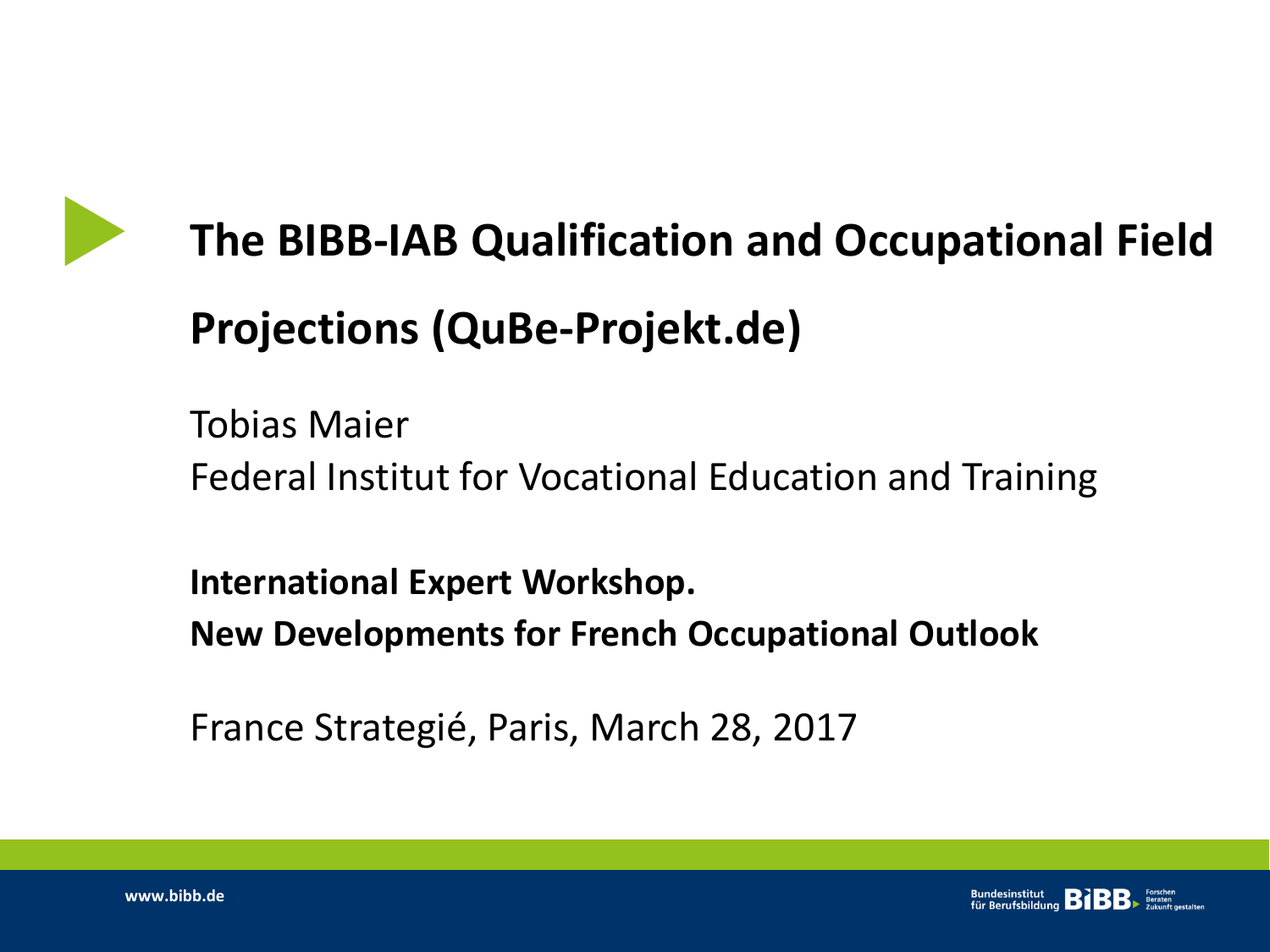

## **Why monitoring skill developments?**

- $\triangleright$  The BIBB is recognized as a centre for the progressive development of vocational education and training (VET) in Germany
	- **Need to identify future challenges in VET to stimulate innovation in national and international vocational systems, and develop new, practice oriented solutions for both initial and continuing vocational education and training**
- $\triangleright$  Research goal:
	- **Provide empirical evidence on current and possible future challenges in the labour market**
- $\triangleright$  Information strategy:
	- **Inform stakeholders about those challenges**
	- **Communicate methods and results with the scientific community to assure the validity of the results**

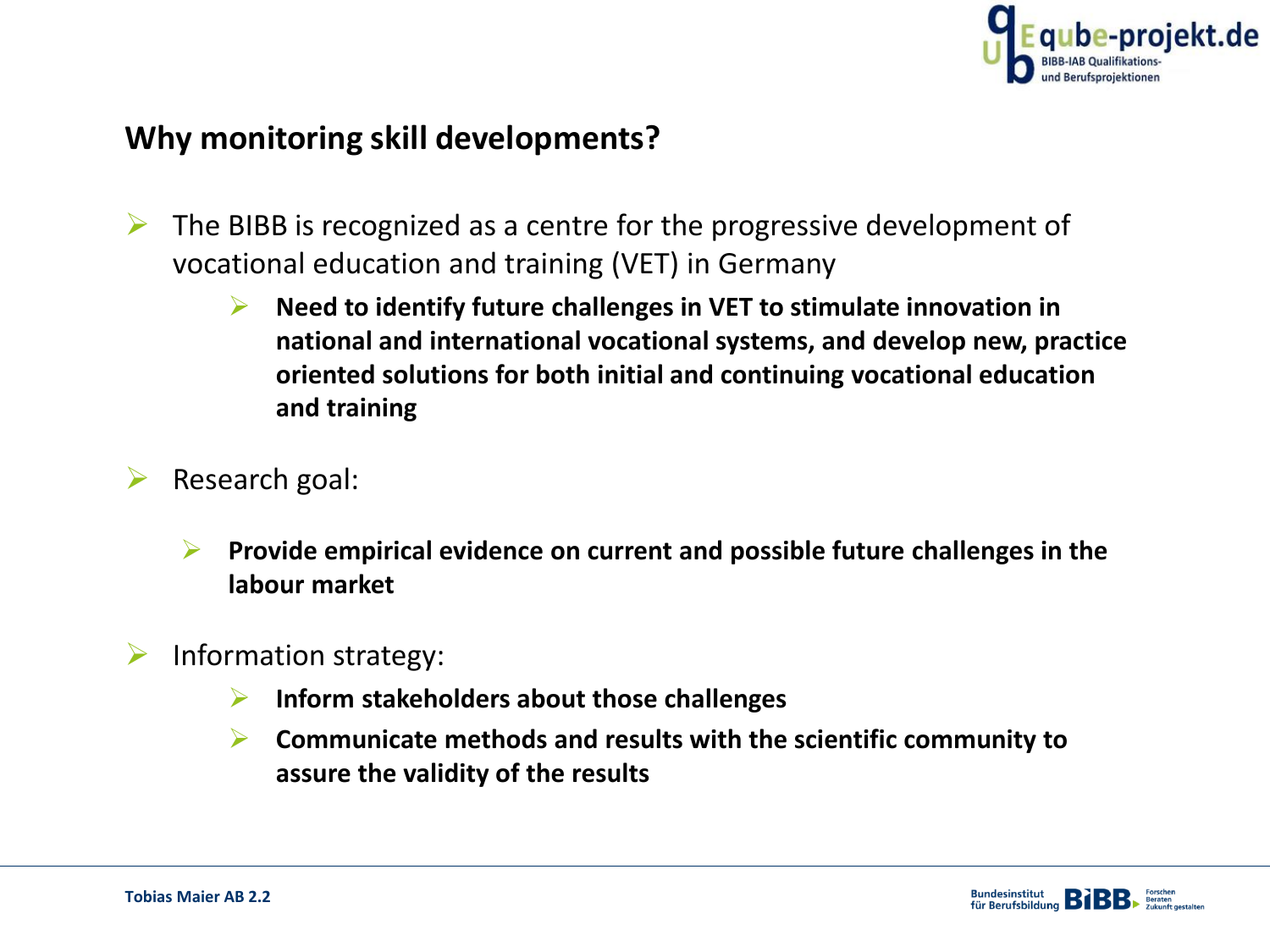

## **How do we monitor skill developments?**

- $\triangleright$  Identification of skill imbalances over the long term by forecasting only empirically observable trends and interrelationships into the future (baseline projection)
	- BIBB-IAB-Qualification and Occupational Field Projections ([www.QuBe-Projekt.de \)](http://www.qube-projekt.de/)
	- $\triangleright$  Balance supply and demand on skill level and on occupational level
	- $\triangleright$  Continuous update of the forecast (4<sup>th</sup> wave of the forecast, every 2 years since 2010)
- $\triangleright$  Contrast results with possible alternative developments (scenario-analysis)
- $\triangleright$  Additional in-depth research for certain sectors or occupations by various methods (e.g.):
	- $\triangleright$  Job advertisement analysis
	- $\triangleright$  BIBB/BAuA Employment survey
	- Establishment survey(s)

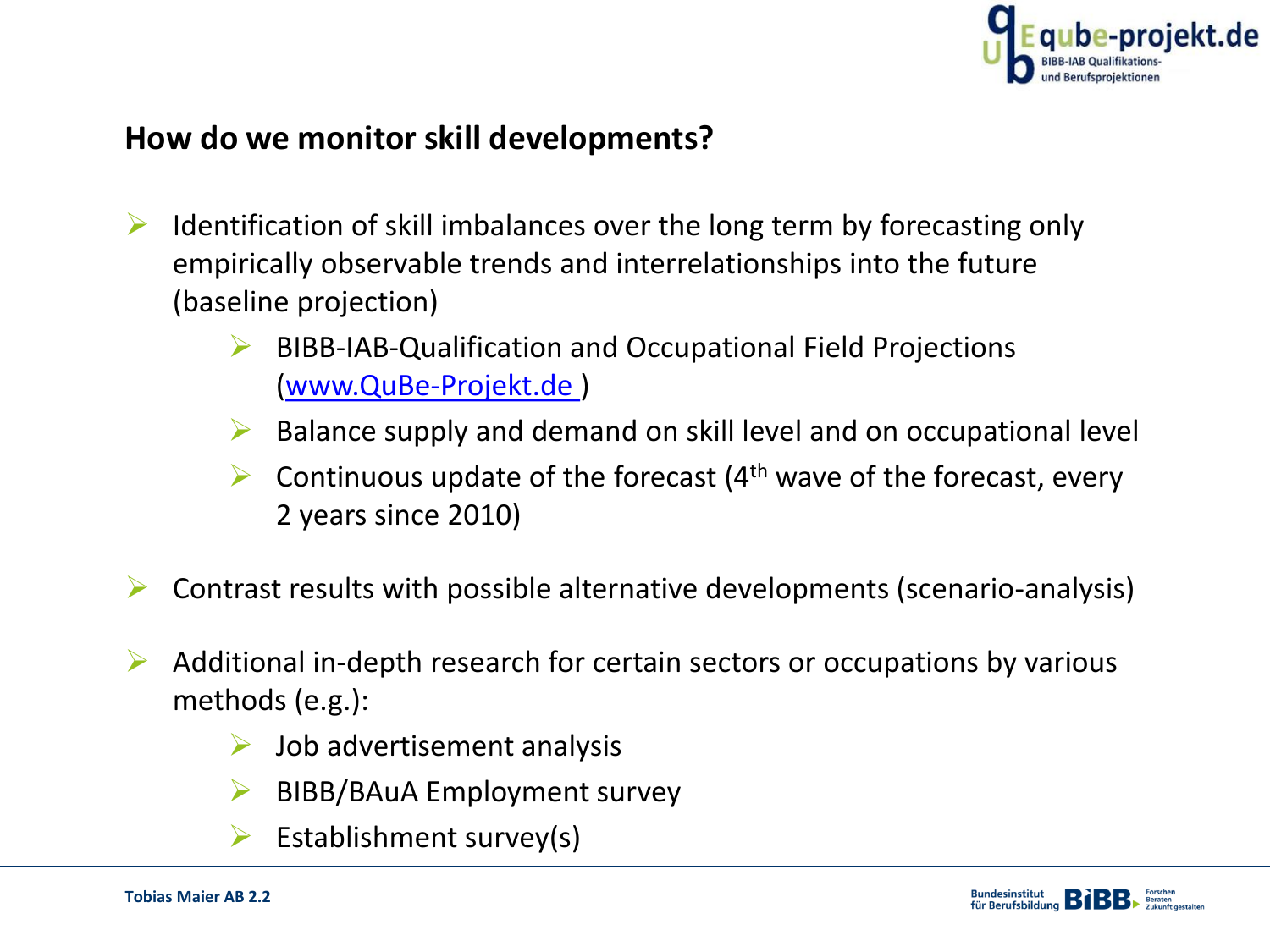

## **Model structure of the QuBe-project**



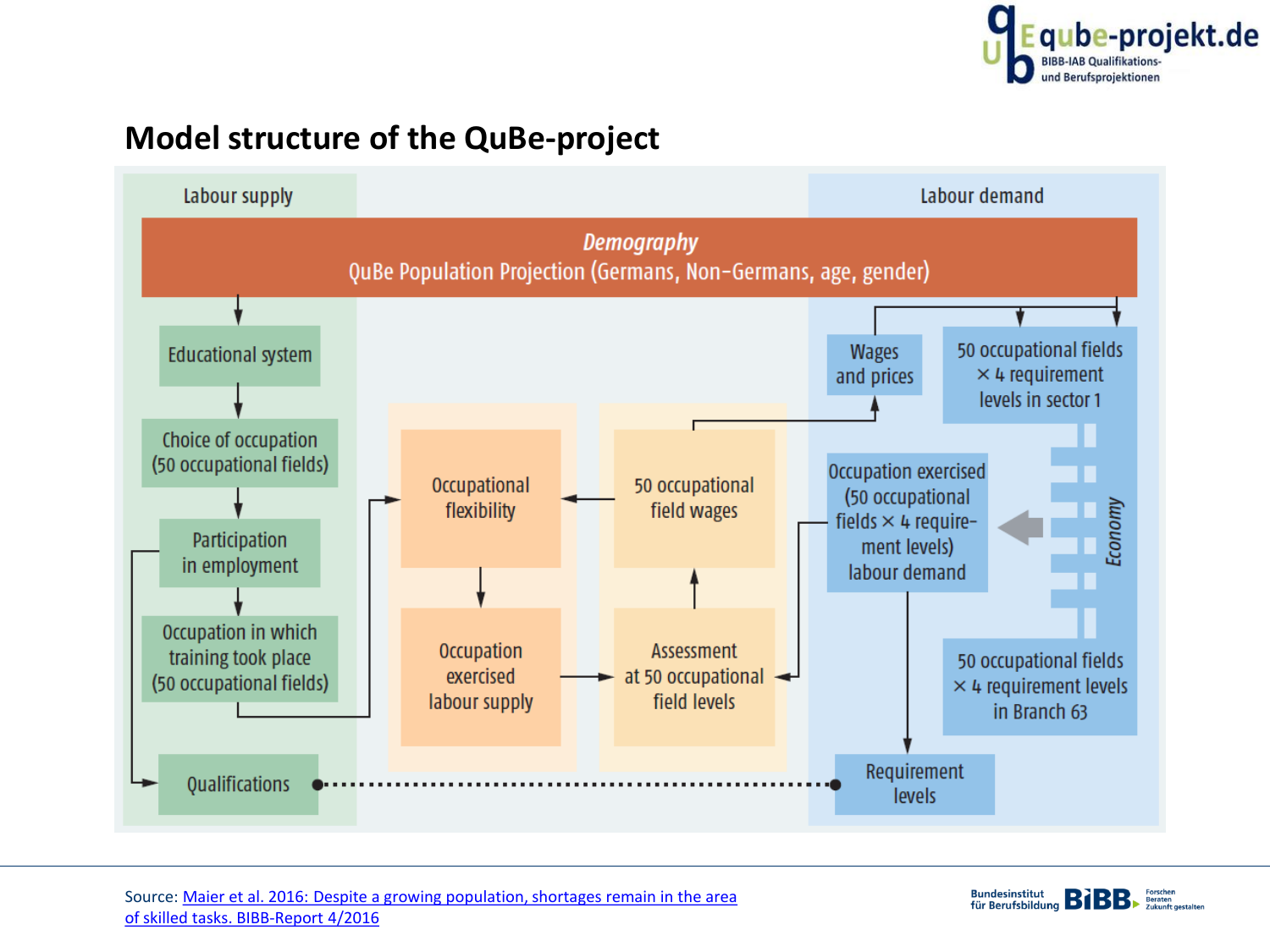

## **Data / Aggregation / Output (4th wave)**

|                                | <b>Supply side</b>                                                                                                                                                                                | <b>Matching</b>                                                                                                                                           | <b>Demand side</b>                                                                                                                                                                                                                            |
|--------------------------------|---------------------------------------------------------------------------------------------------------------------------------------------------------------------------------------------------|-----------------------------------------------------------------------------------------------------------------------------------------------------------|-----------------------------------------------------------------------------------------------------------------------------------------------------------------------------------------------------------------------------------------------|
| Data base                      | <b>QuBe-Population forecast</b><br>$\bullet$<br><b>German Microcensus</b><br>$\bullet$<br><b>Educational statistics</b>                                                                           | German Microcensus =><br>$\bullet$<br><b>National Accounts</b><br>IAB Employment History<br>$\bullet$<br>Data                                             | <b>QuBe-Population forecast</b><br><b>German Microcensus</b><br><b>National Accounts</b><br>$\bullet$<br>IAB Employment History<br>$\bullet$<br>Data                                                                                          |
| <b>Level of</b><br>aggregation | 50 Occupational Fields (20<br>$\bullet$<br><b>Major Occupational Fields)</b><br>4+1 Qualification levels<br>$\bullet$<br>$($ ISCED 0-3a $/$ 3b,4 $/$ 5b $/$<br>$5a, 6/$ + persons in<br>education | 50 Occupational Fields (20<br>$\bullet$<br><b>Major Occupational Fields)</b><br>$4 (+ 1)$ qualification levels<br>4 (+ 1) requirement levels<br>$\bullet$ | 50 Occupational Fields (20<br>$\bullet$<br><b>Major Occupational Fields)</b><br>63 Sectors (NACE)<br>$\bullet$<br>4 requirement levels (un-,<br>$\bullet$<br>semi-skilled tasks / skilled<br>tasks / complex tasks /<br>highly complex tasks) |
| <b>Output</b>                  | <b>Economically active</b><br>$\bullet$<br>population and potential<br>worktime volume by initial<br>vocational qualification                                                                     | Realised demand per<br>$\bullet$<br>capita and hours<br>compared to potential<br>supply per capita<br>(including occupational<br>mobility) and hours      | Realised demand per capita<br>$\bullet$<br>and hours                                                                                                                                                                                          |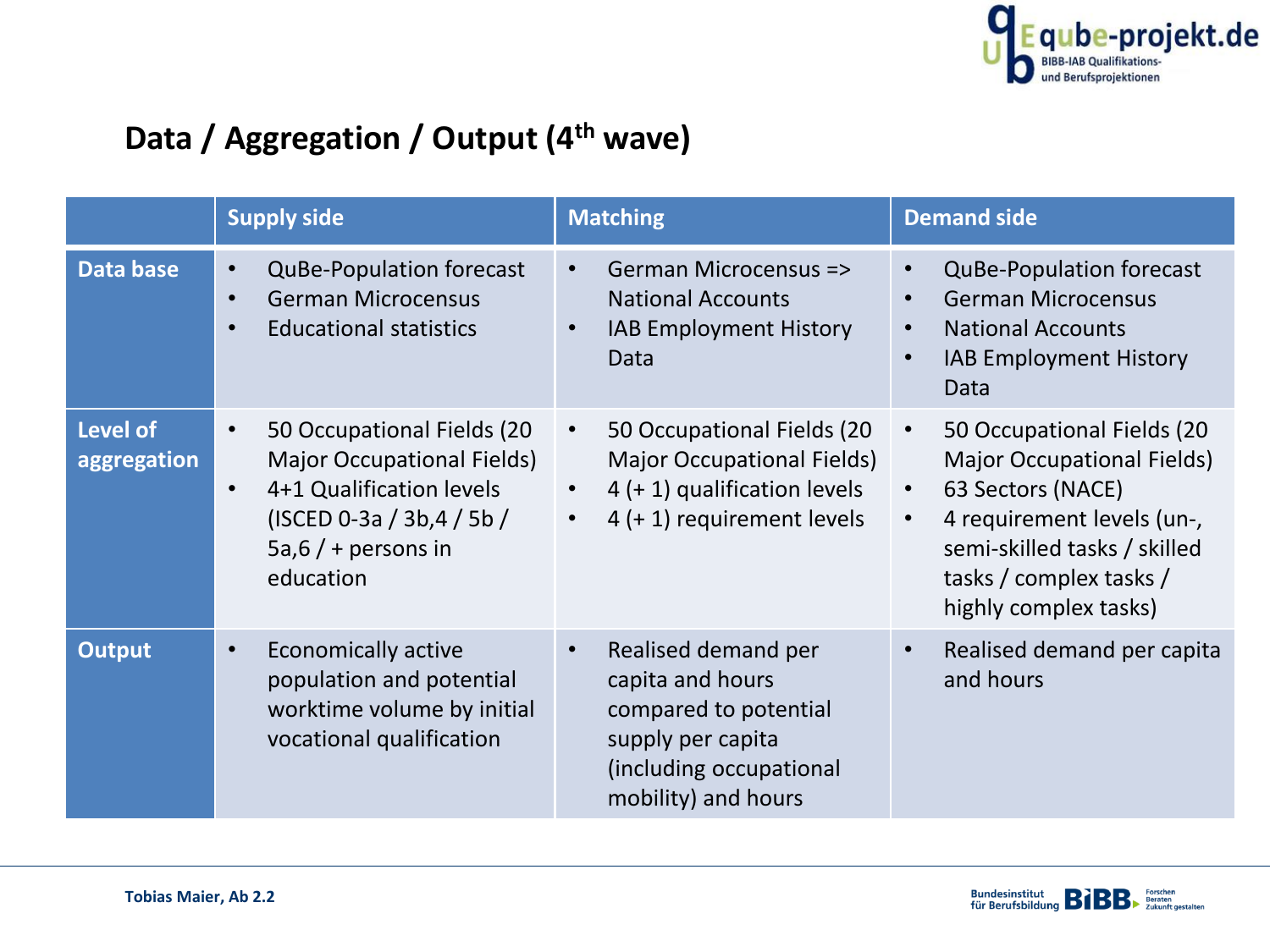

#### **Regional forecasts**

- $\triangleright$  The results of the QuBe-Project are disaggregated by 6 regional areas
	- $\triangleright$  25 branches
	- 20 major occupational fields
	- 4+1 qualification levels (supply side)
	- 4+1 requirement levels (demand side)
- $\blacktriangleright$  Hybrid method:
	- Bottom up approach with top down elements
	- Regional population forecasts and regional demand by sectors
	- $\triangleright$  Each region has a different "starting position"
	- Growth rates according to federal state (e.g. participation rates)
	- $\triangleright$  Inclusion of commuting matrices



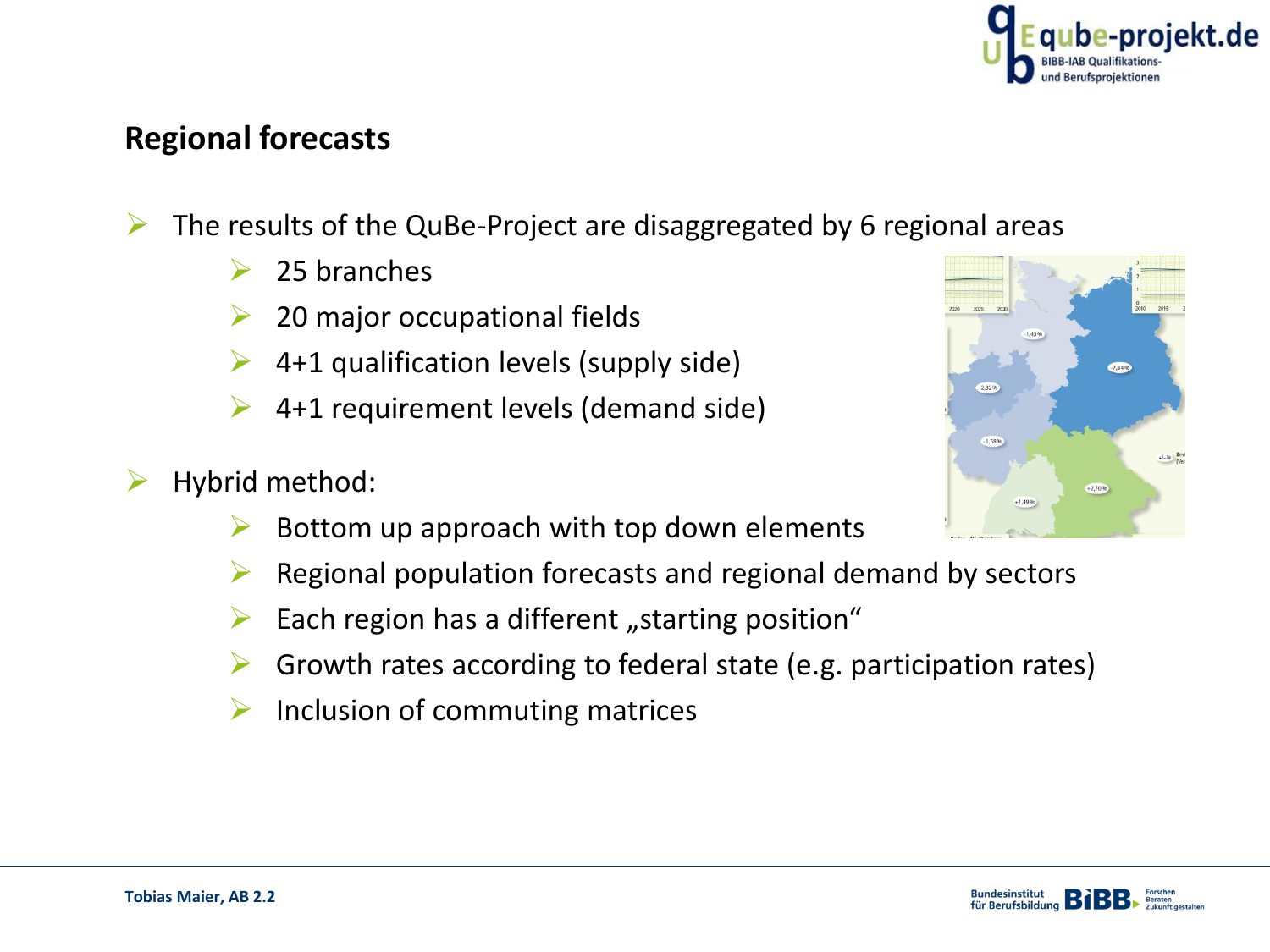

## **How do we handle uncertainties?**

- $\triangleright$  It should not be asked, whether long-term labour market forecasts are "right". Instead it has to be asked, whether they are useful.
- $\triangleright$  To be useful, the method has to be transparent and the baseline projection needs to have a clear meaning
	- $\triangleright$  Which parameters are the key drivers of the results?
- $\triangleright$  Contrasting a baseline-projection with alternative developments provides a better understanding of correlations and influencing factors
- $\triangleright$  Results should always be contrasted with information of additional research (quantitative and qualitative)

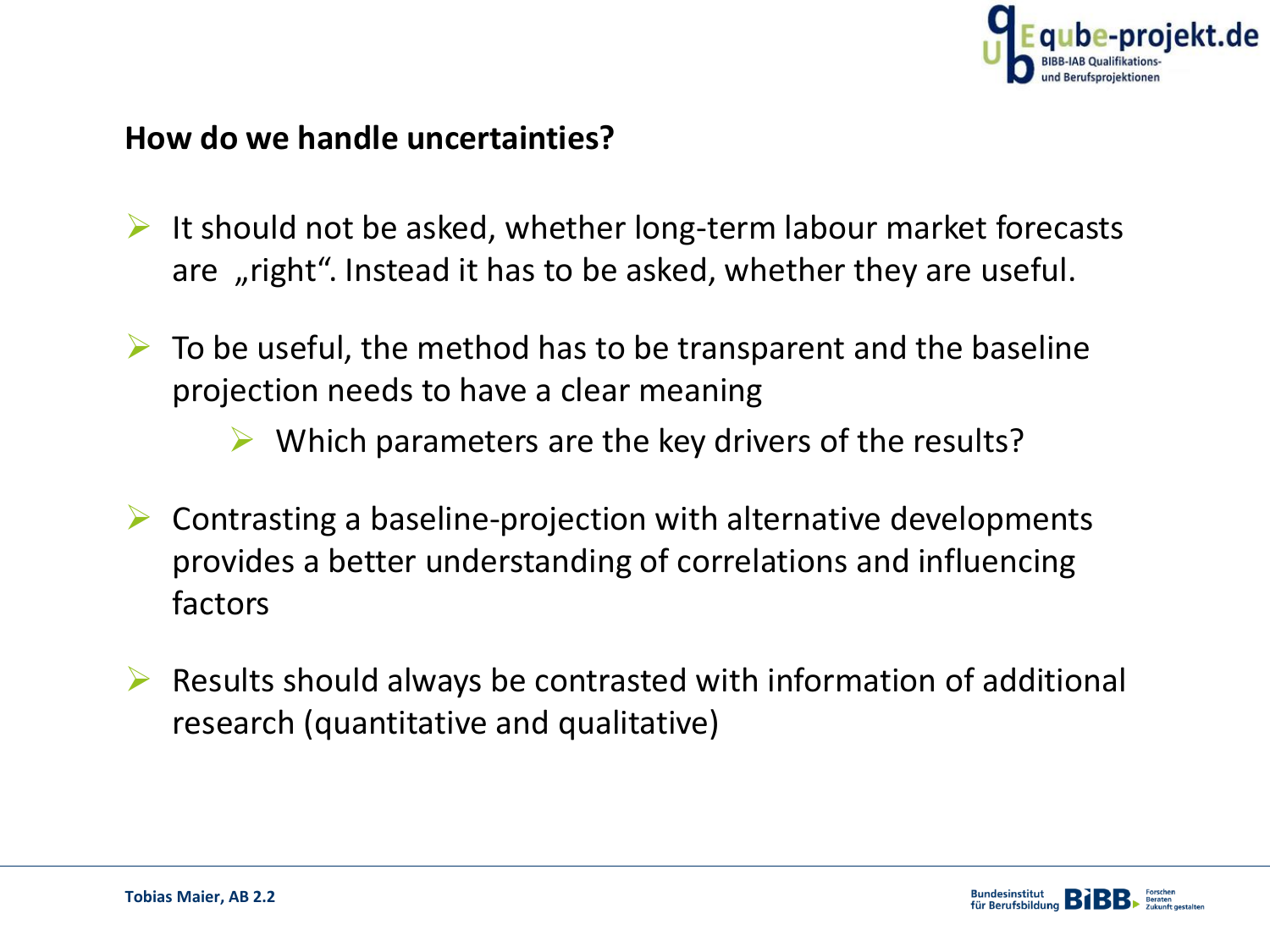

## **Further steps**

 $\triangleright$  Break down results for more detailed occupations or regional levels

- $\triangleright$  In negotiation with the Federal Ministry for Labour and Social Affairs
- High demand for detailed data
- $\triangleright$  Matching processes are more complex
	- Competing risks / opportunities: Change occupation or place of residence?

 $\triangleright$  Separate foreigners and Germans in the population forecast

- $\triangleright$  In the education system
- $\triangleright$  Migration (in and outflow by qualification / occupation)
- Integration of hidden reserve